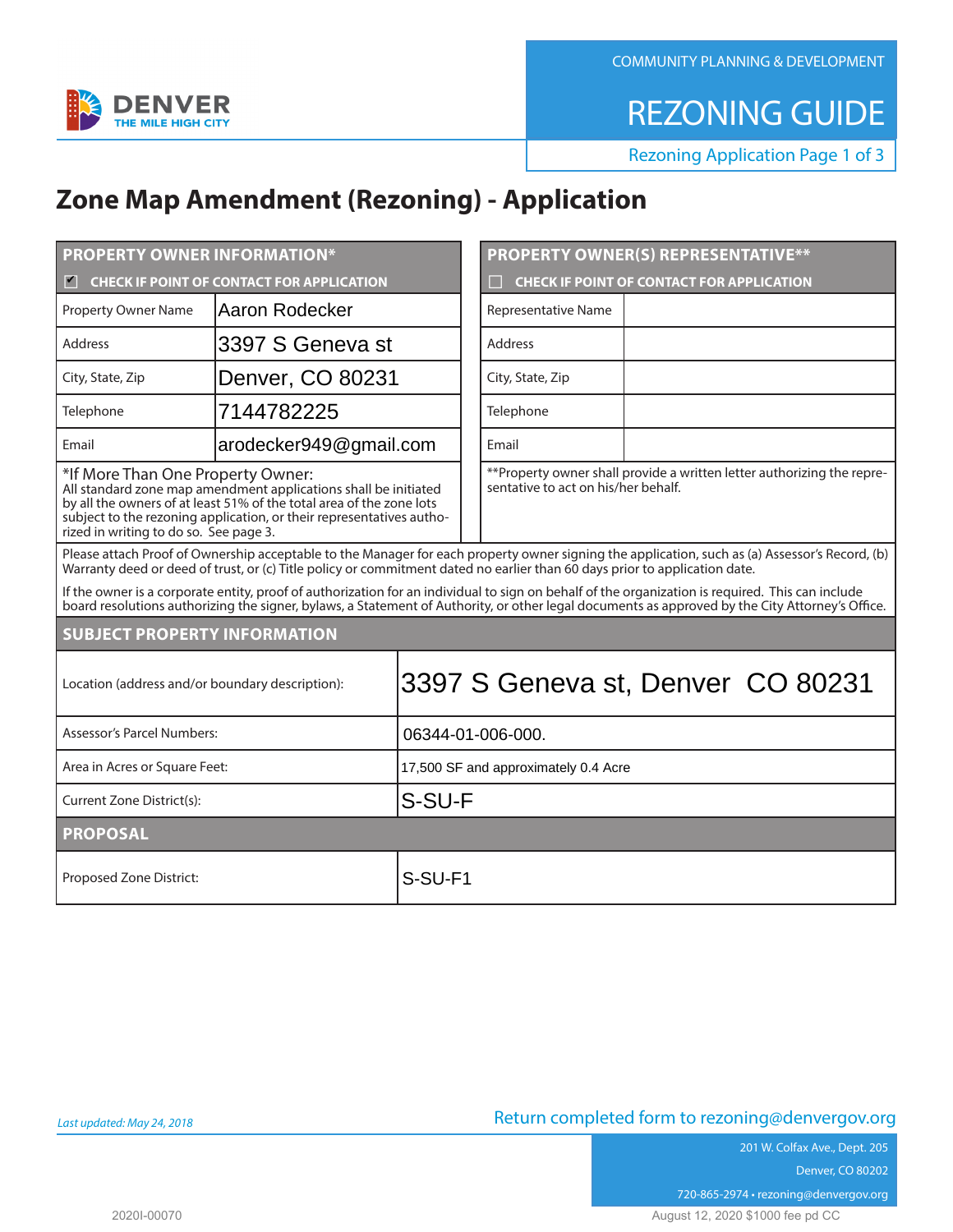

# REZONING GUIDE

Rezoning Application Page 2 of 3

| <b>REVIEW CRITERIA</b>                                                                                                                                                       |                                                                                                                                                                                                                                                                                                                                                                                                                                                                                                                                                                                                                                                                                                                                                                                                                                                                                                                                                                                                                                                                                                                                                                                                                                                                                                                                                                                                                                                                                                                                                                                                                         |  |  |  |
|------------------------------------------------------------------------------------------------------------------------------------------------------------------------------|-------------------------------------------------------------------------------------------------------------------------------------------------------------------------------------------------------------------------------------------------------------------------------------------------------------------------------------------------------------------------------------------------------------------------------------------------------------------------------------------------------------------------------------------------------------------------------------------------------------------------------------------------------------------------------------------------------------------------------------------------------------------------------------------------------------------------------------------------------------------------------------------------------------------------------------------------------------------------------------------------------------------------------------------------------------------------------------------------------------------------------------------------------------------------------------------------------------------------------------------------------------------------------------------------------------------------------------------------------------------------------------------------------------------------------------------------------------------------------------------------------------------------------------------------------------------------------------------------------------------------|--|--|--|
| <b>General Review Crite-</b><br>ria: The proposal must                                                                                                                       | Consistency with Adopted Plans: The proposed official map amendment is consistent with the City's adopted<br>l۷۱<br>plans, or the proposed rezoning is necessary to provide land for a community need that was not anticipated at<br>the time of adoption of the City's Plan.<br>Please provide an attachment describing relevant adopted plans and how proposed map amendment is consistent<br>with those plan recommendations; or, describe how the map amendment is necessary to provide for an unantici-<br>pated community need.                                                                                                                                                                                                                                                                                                                                                                                                                                                                                                                                                                                                                                                                                                                                                                                                                                                                                                                                                                                                                                                                                   |  |  |  |
| comply with all of the<br>general review criteria<br>DZC Sec. 12.4.10.7                                                                                                      | Uniformity of District Regulations and Restrictions: The proposed official map amendment results in regula-<br>☑<br>tions and restrictions that are uniform for each kind of building throughout each district having the same clas-<br>sification and bearing the same symbol or designation on the official map, but the regulations in one district<br>may differ from those in other districts.                                                                                                                                                                                                                                                                                                                                                                                                                                                                                                                                                                                                                                                                                                                                                                                                                                                                                                                                                                                                                                                                                                                                                                                                                     |  |  |  |
|                                                                                                                                                                              | Public Health, Safety and General Welfare: The proposed official map amendment furthers the public health,<br>$\mathsf{L}$<br>safety, and general welfare of the City.                                                                                                                                                                                                                                                                                                                                                                                                                                                                                                                                                                                                                                                                                                                                                                                                                                                                                                                                                                                                                                                                                                                                                                                                                                                                                                                                                                                                                                                  |  |  |  |
| <b>Additional Review Cri-</b><br>teria for Non-Legislative<br>Rezonings: The proposal<br>must comply with both<br>of the additional review<br>criteria<br>DZC Sec. 12.4.10.8 | Justifying Circumstances - One of the following circumstances exists:<br>The existing zoning of the land was the result of an error.<br>The existing zoning of the land was based on a mistake of fact.<br>$\mathbb{R}^n$<br>The existing zoning of the land failed to take into account the constraints on development created by the<br>$\mathsf{L}$<br>natural characteristics of the land, including, but not limited to, steep slopes, floodplain, unstable soils, and<br>inadequate drainage.<br>V<br>Since the date of the approval of the existing Zone District, there has been a change to such a degree that the<br>proposed rezoning is in the public interest. Such change may include:<br>a. Changed or changing conditions in a particular area, or in the city generally; or,<br>b. A City adopted plan; or<br>c. That the City adopted the Denver Zoning Code and the property retained Former Chapter 59 zoning.<br>It is in the public interest to encourage a departure from the existing zoning through application of supple-<br>ப<br>mental zoning regulations that are consistent with the intent and purpose of, and meet the specific criteria<br>stated in, Article 9, Division 9.4 (Overlay Zone Districts), of this Code.<br>Please provide an attachment describing the justifying circumstance.<br>The proposed official map amendment is consistent with the description of the applicable neighborhood<br>$ \mathcal{V} $<br>context, and with the stated purpose and intent of the proposed Zone District.<br>Please provide an attachment describing how the above criterion is met. |  |  |  |
| <b>REQUIRED ATTACHMENTS</b>                                                                                                                                                  |                                                                                                                                                                                                                                                                                                                                                                                                                                                                                                                                                                                                                                                                                                                                                                                                                                                                                                                                                                                                                                                                                                                                                                                                                                                                                                                                                                                                                                                                                                                                                                                                                         |  |  |  |
|                                                                                                                                                                              | Please ensure the following required attachments are submitted with this application:                                                                                                                                                                                                                                                                                                                                                                                                                                                                                                                                                                                                                                                                                                                                                                                                                                                                                                                                                                                                                                                                                                                                                                                                                                                                                                                                                                                                                                                                                                                                   |  |  |  |
| ☑<br>Proof of Ownership Document(s)<br>☑<br>$\overline{\mathcal{C}}$<br>Review Criteria, as identified above                                                                 | Legal Description (required to be attached in Microsoft Word document format)                                                                                                                                                                                                                                                                                                                                                                                                                                                                                                                                                                                                                                                                                                                                                                                                                                                                                                                                                                                                                                                                                                                                                                                                                                                                                                                                                                                                                                                                                                                                           |  |  |  |
| <b>ADDITIONAL ATTACHMENTS</b>                                                                                                                                                |                                                                                                                                                                                                                                                                                                                                                                                                                                                                                                                                                                                                                                                                                                                                                                                                                                                                                                                                                                                                                                                                                                                                                                                                                                                                                                                                                                                                                                                                                                                                                                                                                         |  |  |  |
|                                                                                                                                                                              | Please identify any additional attachments provided with this application:                                                                                                                                                                                                                                                                                                                                                                                                                                                                                                                                                                                                                                                                                                                                                                                                                                                                                                                                                                                                                                                                                                                                                                                                                                                                                                                                                                                                                                                                                                                                              |  |  |  |
| Written Authorization to Represent Property Owner(s)<br>Individual Authorization to Sign on Behalf of a Corporate Entity                                                     |                                                                                                                                                                                                                                                                                                                                                                                                                                                                                                                                                                                                                                                                                                                                                                                                                                                                                                                                                                                                                                                                                                                                                                                                                                                                                                                                                                                                                                                                                                                                                                                                                         |  |  |  |
| Please list any additional attachments:                                                                                                                                      |                                                                                                                                                                                                                                                                                                                                                                                                                                                                                                                                                                                                                                                                                                                                                                                                                                                                                                                                                                                                                                                                                                                                                                                                                                                                                                                                                                                                                                                                                                                                                                                                                         |  |  |  |
|                                                                                                                                                                              |                                                                                                                                                                                                                                                                                                                                                                                                                                                                                                                                                                                                                                                                                                                                                                                                                                                                                                                                                                                                                                                                                                                                                                                                                                                                                                                                                                                                                                                                                                                                                                                                                         |  |  |  |

## Return completed form to rezoning@denvergov.org

201 W. Colfax Ave., Dept. 205 Denver, CO 80202

720-865-2974 • rezoning@denvergov.org

2020I-00070 August 12, 2020 \$1000 fee pd CC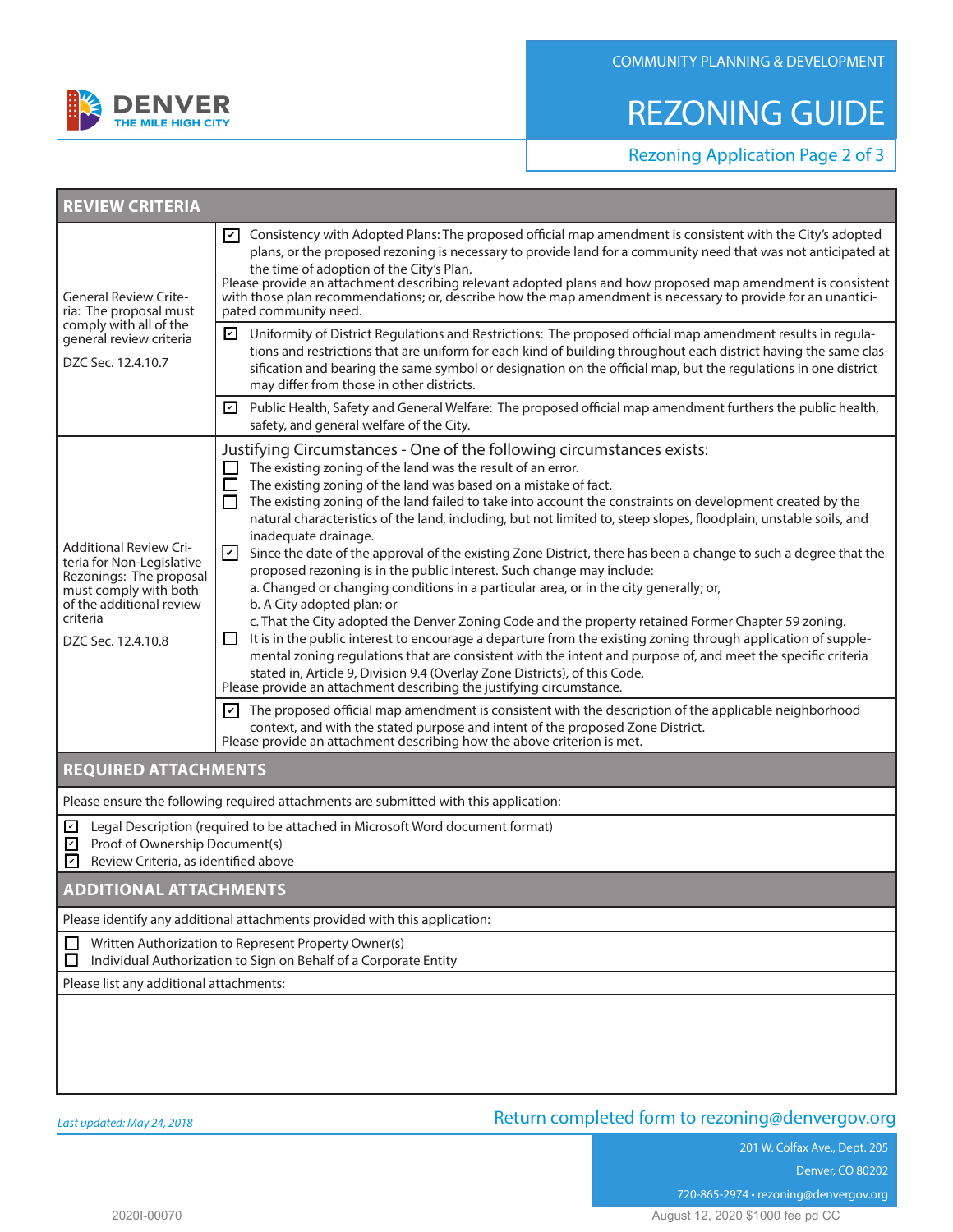

#### COMMUNITY PLANNING & DEVELOPMENT

## REZONING GUIDE

Rezoning Application Page 3 of 3

## **PROPERTY OWNER OR PROPERTY OWNER(S) REPRESENTATIVE CERTIFICATION/PETITION**

We, the undersigned represent that we are the owners of the property described opposite our names, or have the authorization to sign on behalf of the owner as evidenced by a Power of Attorney or other authorization attached, and that we do hereby request initiation of this application. I hereby certify that, to the best of my knowledge and belief, all information supplied with this application is true and accurate. I understand that without such owner consent, the requested official map amendment action cannot lawfully be accomplished.

| Property Owner Name(s)<br>(please type or print<br>legibly) | <b>Property Address</b><br>City, State, Zip<br>Phone<br>Email                  | Property<br>Owner In-<br>terest % of<br>the Area of<br>the Zone<br>Lots to Be<br>Rezoned | Please sign below as<br>an indication of your<br>consent to the above<br>certification state-<br>ment | Date     | Indicate the<br>type of owner-<br>ship documen-<br>tation provided:<br>(A) Assessor's<br>record, (B) war-<br>ranty deed or<br>deed of trust,<br>(C) title policy<br>or commitment,<br>or (D) other as<br>approved | Has the<br>owner au-<br>thorized a<br>represen-<br>tative in<br>writing?<br>(YES/NO) |
|-------------------------------------------------------------|--------------------------------------------------------------------------------|------------------------------------------------------------------------------------------|-------------------------------------------------------------------------------------------------------|----------|-------------------------------------------------------------------------------------------------------------------------------------------------------------------------------------------------------------------|--------------------------------------------------------------------------------------|
| <b>EXAMPLE</b><br>John Alan Smith and<br>Josie Q. Smith     | 123 Sesame Street<br>Denver, CO 80202<br>(303) 555-5555<br>sample@sample.gov   | 100%                                                                                     | John Alan Smith<br><i>Josie O. Smith</i>                                                              | 01/01/12 | (A)                                                                                                                                                                                                               | <b>YES</b>                                                                           |
| Aaron Rodecker                                              | 3397 S Geneva st<br>Denver, CO 80231<br>714-478-2225<br>ARodecker949@gmail.com | 100%                                                                                     |                                                                                                       |          |                                                                                                                                                                                                                   | <b>YES</b>                                                                           |
|                                                             |                                                                                |                                                                                          |                                                                                                       |          |                                                                                                                                                                                                                   |                                                                                      |
|                                                             |                                                                                |                                                                                          |                                                                                                       |          |                                                                                                                                                                                                                   |                                                                                      |
|                                                             |                                                                                |                                                                                          |                                                                                                       |          |                                                                                                                                                                                                                   |                                                                                      |
|                                                             |                                                                                |                                                                                          |                                                                                                       |          |                                                                                                                                                                                                                   |                                                                                      |

*Last updated: May 24, 2018*

## Return completed form to rezoning@denvergov.org

201 W. Colfax Ave., Dept. 205 Denver, CO 80202

720-865-2974 • rezoning@denvergov.org

2020I-00070 August 12, 2020 \$1000 fee pd CC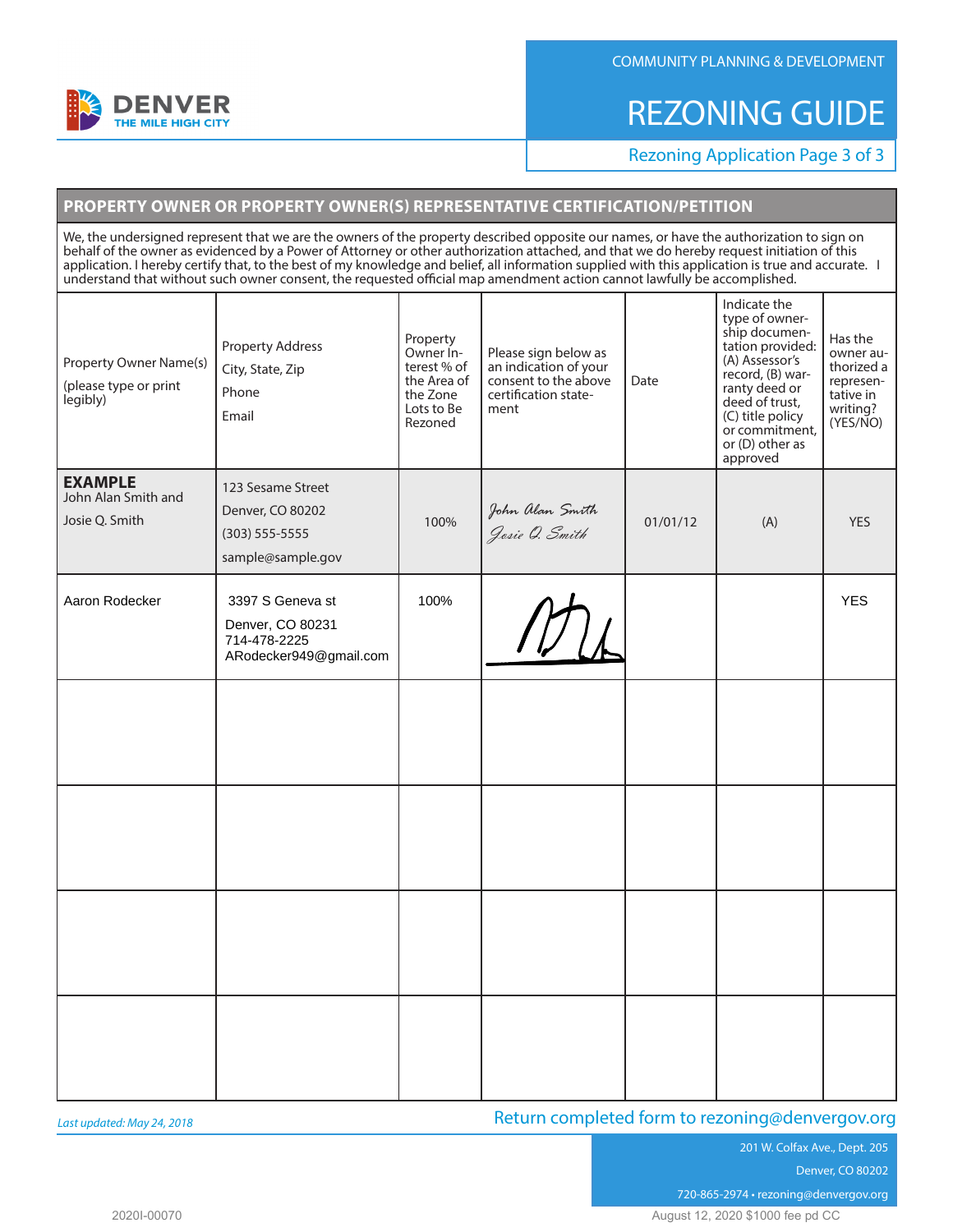#### Introduction

#### To Whom It May Concern,

My name is Aaron Rodecker and I am the owner of the property at 3397 S Geneva st, Denver CO. I am seeking to rezone my lot from S-SU-F to S-SU-F1 so that I may be eligible to construct an accessory dwelling (ADU).

I am a California native who has moved to Denver to seek a change of lifestyle and scenery that only Denver could provide. Since purchasing my property in 2018 I have grown fond of the city and cherish my new community, and will support it as best I can. Now I wish to share my new home with my family, and I ask the community to support me in this endeavour.

This unit would serve as housing for my mother who currently resides in my home state of california. If granted the rezone to S-SU-F1, I would construct an ADU for her adjacent to the existing house in accordance with city ordinance so that she may always have a place to stay with me. The rezoning in question will result in a conforming lot that fits within the existing and future context of the Hampden heights Neighborhood. The construction will also include a garage and added driveway space to accommodate any extra parking and avoid the nuisance of added vehicles with my fellow neighbors.

I am familiar with Denver's adopted plans and believe this to be a great opportunity to act on these plans in the best interest of my fellow Denverites.

> Table of Contents **Exhibit A:** Legal Description **Exhibit B: Proof of Ownership Exhibit C:** Review Criteria **Exhibit D:** Additional Review Criteria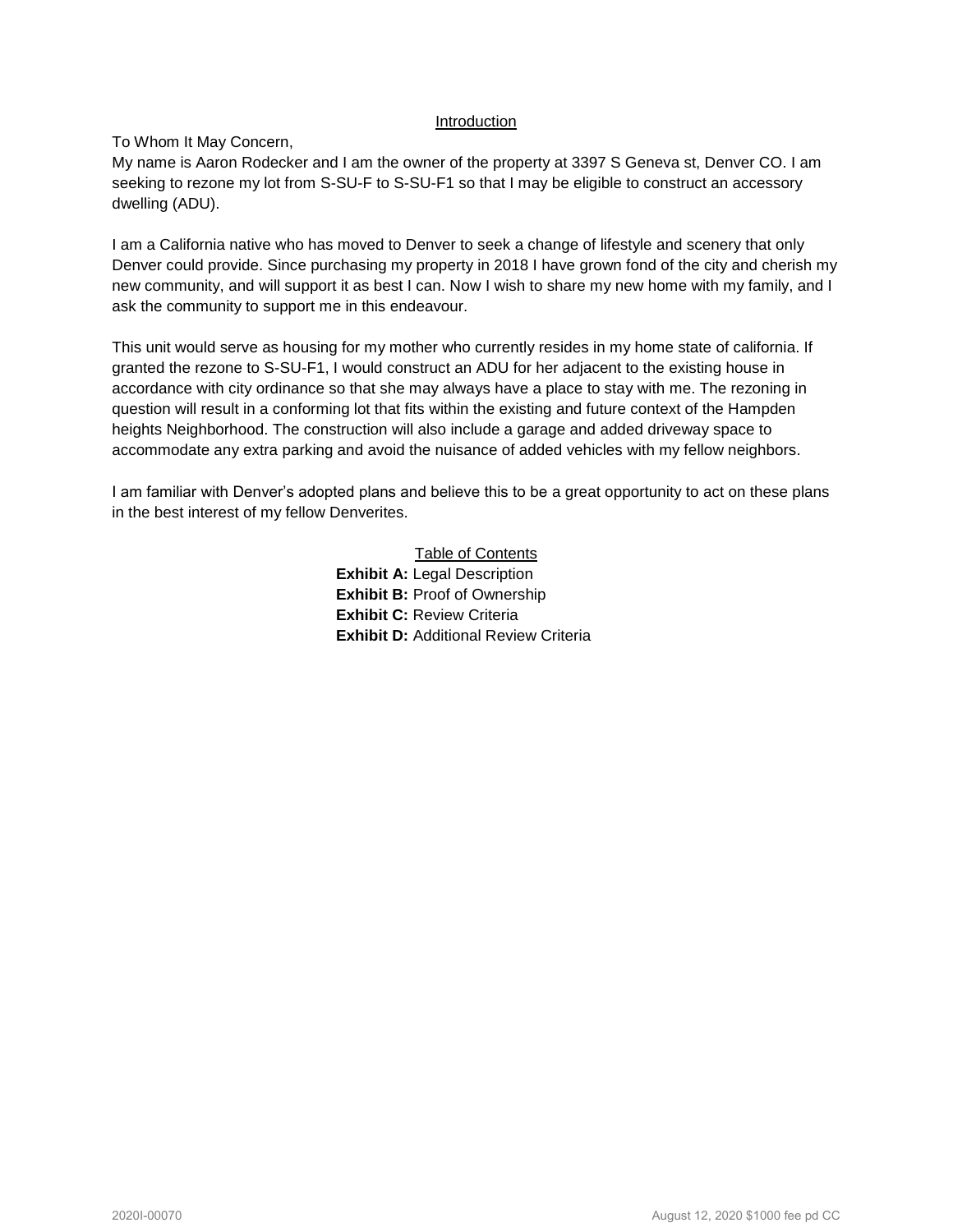## **Exhibit A**

Legal Description

Lot Address: 3397 S Geneva st, Denver, CO 80231-4736

Lot schedule number: 06344-01-006-000

Lot legal description: LOT 6, BLOCK 21, HAMPDEN HEIGHTS-THIRD FILING, CITY AND COUNTY OF DENVER, STATE OF COLORADO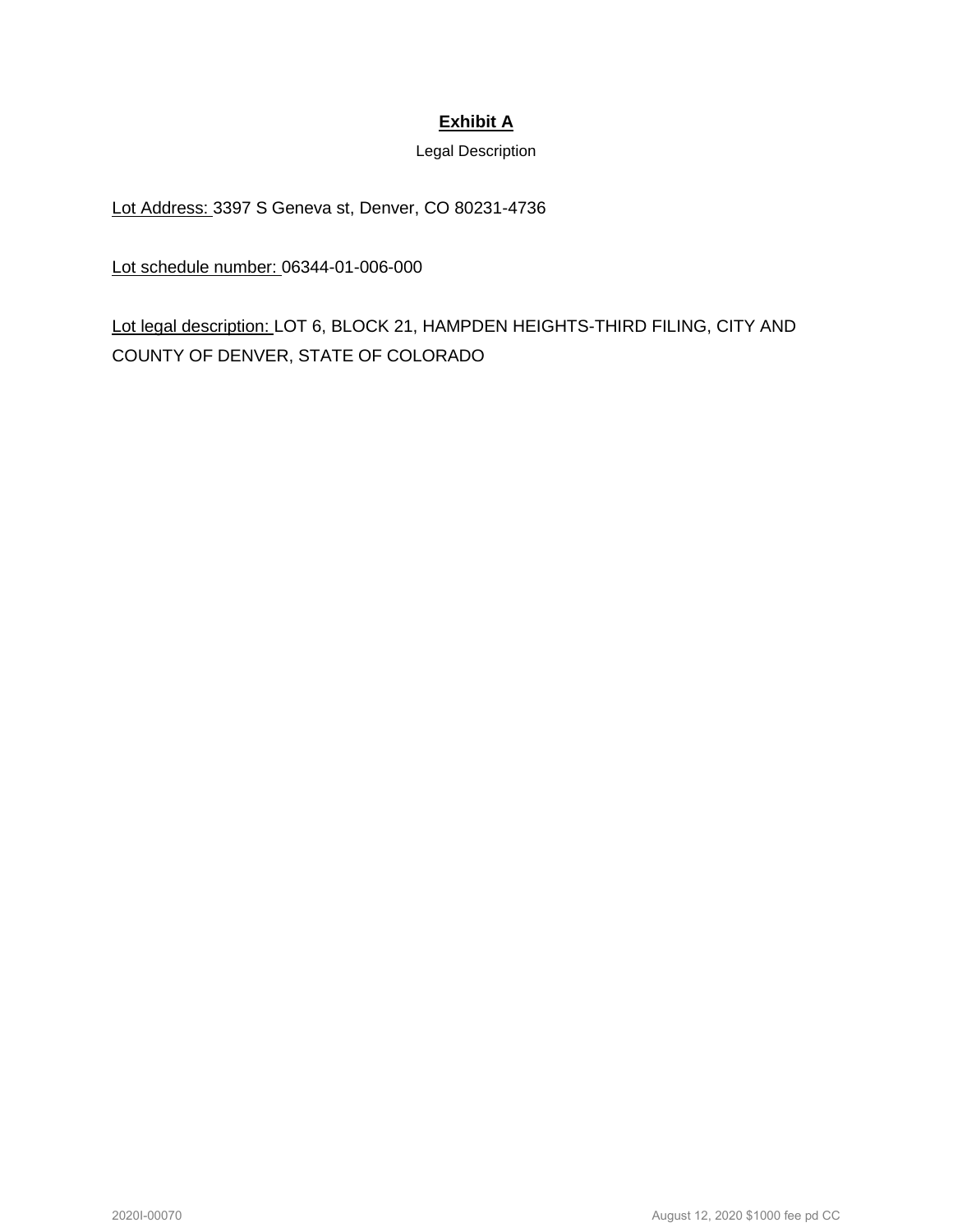## **Exhibit B** Proof of Ownership (Assessor's Record)

| Owner                                                                | RODECKER, AARON<br>3397 S GENEVA ST<br>DENVER, CO 80231-4736 |                       |                            |         |  |
|----------------------------------------------------------------------|--------------------------------------------------------------|-----------------------|----------------------------|---------|--|
| <b>Schedule Number</b>                                               | 06344-01-006-000                                             |                       |                            |         |  |
|                                                                      | Legal Description LOT 6 BLK 21 HAMPDEN HTS 3RD FLG           |                       |                            |         |  |
| <b>Property Type</b>                                                 | <b>RESIDENTIAL</b>                                           |                       |                            |         |  |
| <b>Tax District</b>                                                  | <b>DENV</b>                                                  |                       |                            |         |  |
| <b>Print Summary</b><br><b>Property Description</b>                  |                                                              |                       |                            |         |  |
| Style:                                                               |                                                              | <b>TRI W/BASEMENT</b> | <b>Building Sqr. Foot:</b> | 1972    |  |
| Bedrooms:                                                            |                                                              | 3                     | <b>Baths Full/Half:</b>    | 2/1     |  |
| <b>Effective Year Built:</b>                                         |                                                              | 1969                  | <b>Basement/Finish:</b>    | 659/593 |  |
| <b>Lot Size:</b>                                                     |                                                              | 17,500                | <b>Zoned As:</b>           | S-SU-F  |  |
| Note: Valuation zoning may be different from City's new zoning code. |                                                              |                       |                            |         |  |

#### **Current Year**

| <b>Actual Assessed Exempt</b>                      |           |          |     |
|----------------------------------------------------|-----------|----------|-----|
| Land                                               | \$290,000 | \$20,740 | \$0 |
| Improvements                                       | \$129,900 | \$9,290  |     |
| <b>Total</b>                                       | \$419,900 | \$30,030 |     |
|                                                    |           |          |     |
| <b>Prior Year</b>                                  |           |          |     |
| <b>Actual Assessed Exempt</b><br><b>Contractor</b> |           |          |     |

| Actual Assessed Exempt |           |          |     |
|------------------------|-----------|----------|-----|
| Land                   | \$290,000 | \$20,740 | \$0 |
| Improvements           | \$129,900 | \$9,290  |     |
| <b>Total</b>           | \$419,900 | \$30,030 |     |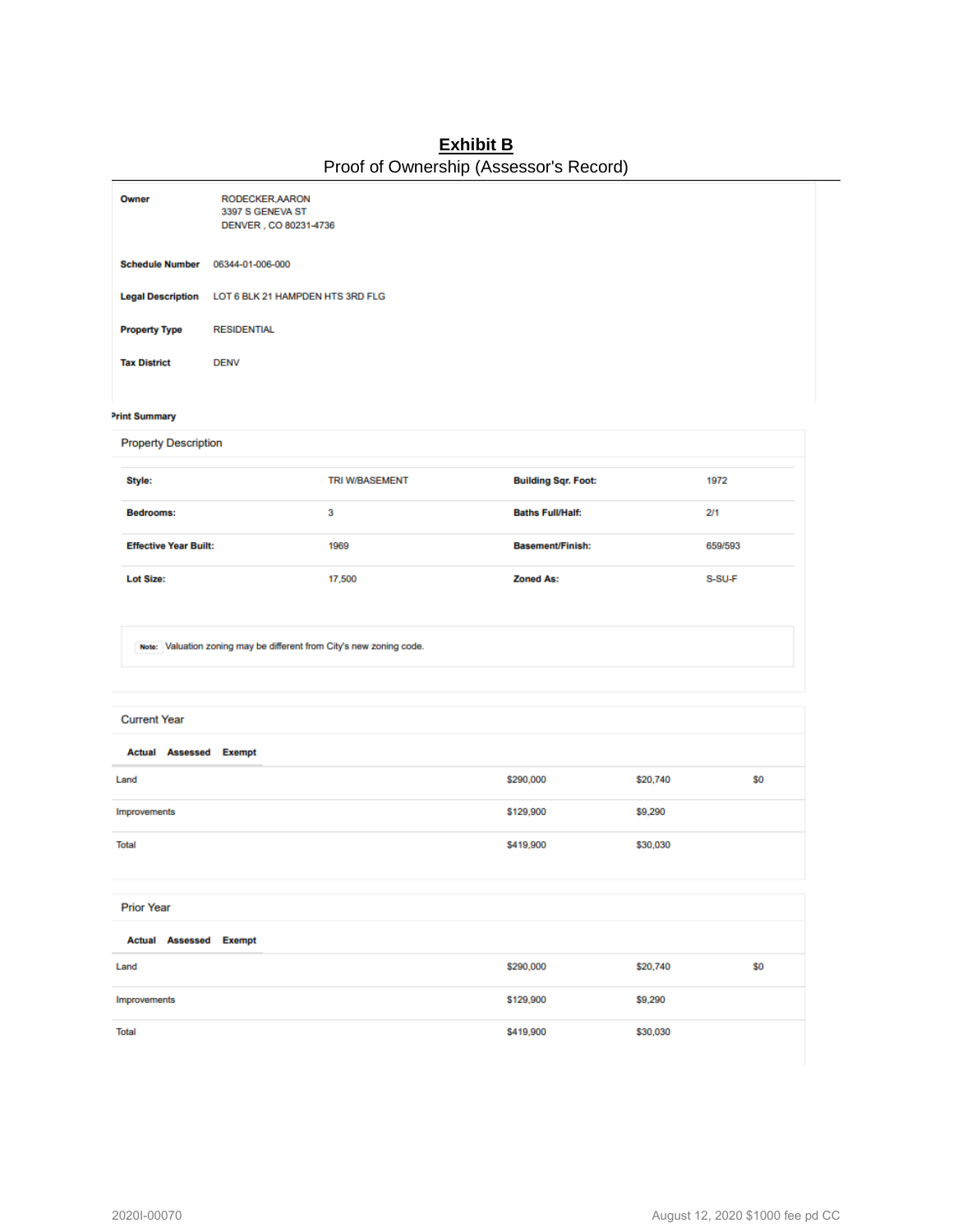#### Real Estates Property Taxes for current tax year

Please click on additional information below to check for any delinquencies on this property/schedule number and for tax sale information.

|                   | Installment 1<br>(Feb 28<br>Feb 29 in Leap Years) | Installment 2<br>(Jun 15) | <b>Full Payment</b><br>(Due Apr 30) |
|-------------------|---------------------------------------------------|---------------------------|-------------------------------------|
| Date Paid         | 2/21/2020                                         | 6/10/2020                 |                                     |
| Original Tax Levy | \$1,082.83                                        | \$1,082.82                | \$2,165.65                          |
| <b>Liens/Fees</b> | \$0.00                                            | \$0.00                    | \$0.00                              |
| Interest          | \$0.00                                            | \$0.00                    | \$0.00                              |
| Paid              | \$1,082.83                                        | \$1,082.82                | \$2,165.65                          |
| Due               | \$0.00                                            | \$0.00                    | \$0.00                              |

**Additional Information** 

P Note: If "Y" is shown below, there is a special situation pertaining to this parcel. For additional information about this, click on the name to take you to an explanation.

| Exemption                                                      | \$0.00      |   | <b>Total Assessed Value</b><br>\$30,030.00 |   |  |
|----------------------------------------------------------------|-------------|---|--------------------------------------------|---|--|
| <b>Assessed Land</b>                                           | \$20,740.00 |   | <b>Assessed Improvements</b><br>\$9,290.00 |   |  |
| Assessed Value for the current tax year                        |             |   |                                            |   |  |
| Real estate property taxes paid for prior tax year: \$2,113.61 |             |   |                                            |   |  |
| Pending Local Improvement O                                    |             | N |                                            |   |  |
| Maintenance District 6                                         |             | N | Treasurer's Deed @                         | N |  |
| Local Improvement Assessment <sup>O</sup>                      |             | N | Tax Lien Sale <b>O</b>                     | N |  |
| Adjustments <b>O</b>                                           |             | N | Sewer/Storm Drainage Liens <sup>O</sup>    | N |  |
| Additional Owner(s) <sup>0</sup>                               |             | N | Scheduled to be Paid by Mortgage Company O | Y |  |
| Additional Assessment 6                                        |             | N | Prior Year Delinquency <b>O</b>            | N |  |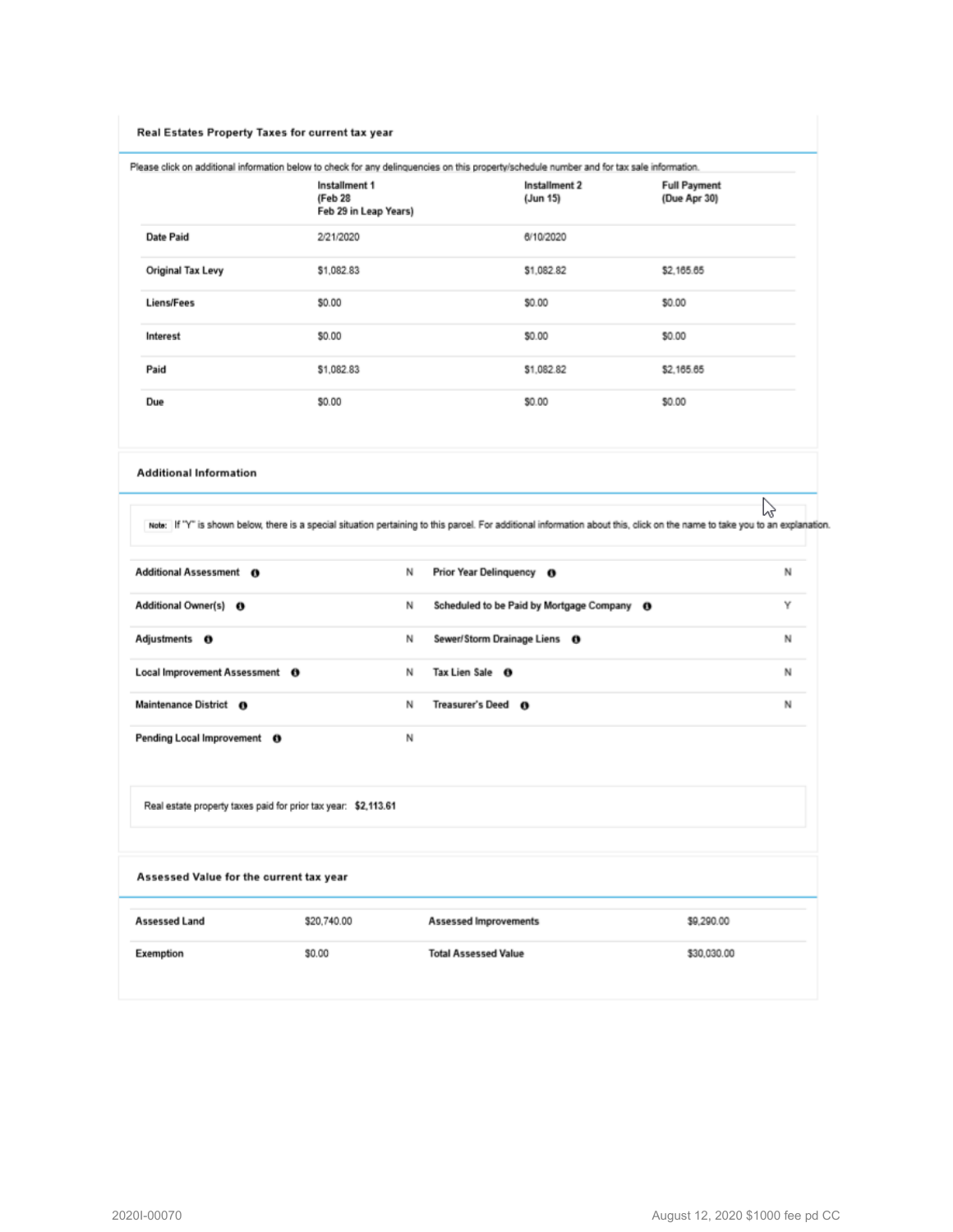## **Exhibit C**

## Review Criteria

## Consistency With Adopted Plans

A. Blueprint Denver

Blueprint Denver, originally composed in 2002 and updated in 2019, expresses the infrastructural needs required to scale Denver and its communities over the next two decades. The foundation of Blueprint Denver includes Comprehensive Plan 2040 (discussed below) and additional input from Denver communities.

Denver has experienced tremendous growth since 2002. While this growth has had many positive impacts on the city it has also created some growing pains for our communities. Blueprint Denver states that, "Denver's neighborhoods, have growing disparities. Housing opportunities and quality design are a citywide challenge. There is a need for all residents to have greater access to all of Denver's opportunities." As supported by Comprehensive Plan 2040, Blueprint Denver strives to create a Denver that provides equitable and affordable housing and access to opportunity.

3397 S Geneva is located in the Residential District context. Geneva st is a local street. Rezoning 3397 S Geneva St and allowing for the development of a stylish ADU maintains the existing neighborhood context and increases the

volume of housing in a neighborhood in close proximity to some of Denver's most common establishments and epicenters. These epicenters include Cherry Creek reservoir and Hampden Shopping center which are minutes away due to the lot's easy access to the I25 junction, as well as major highways of Hampden st/Havana st (Hwy 30) and Parker Rd (Hwy 83).